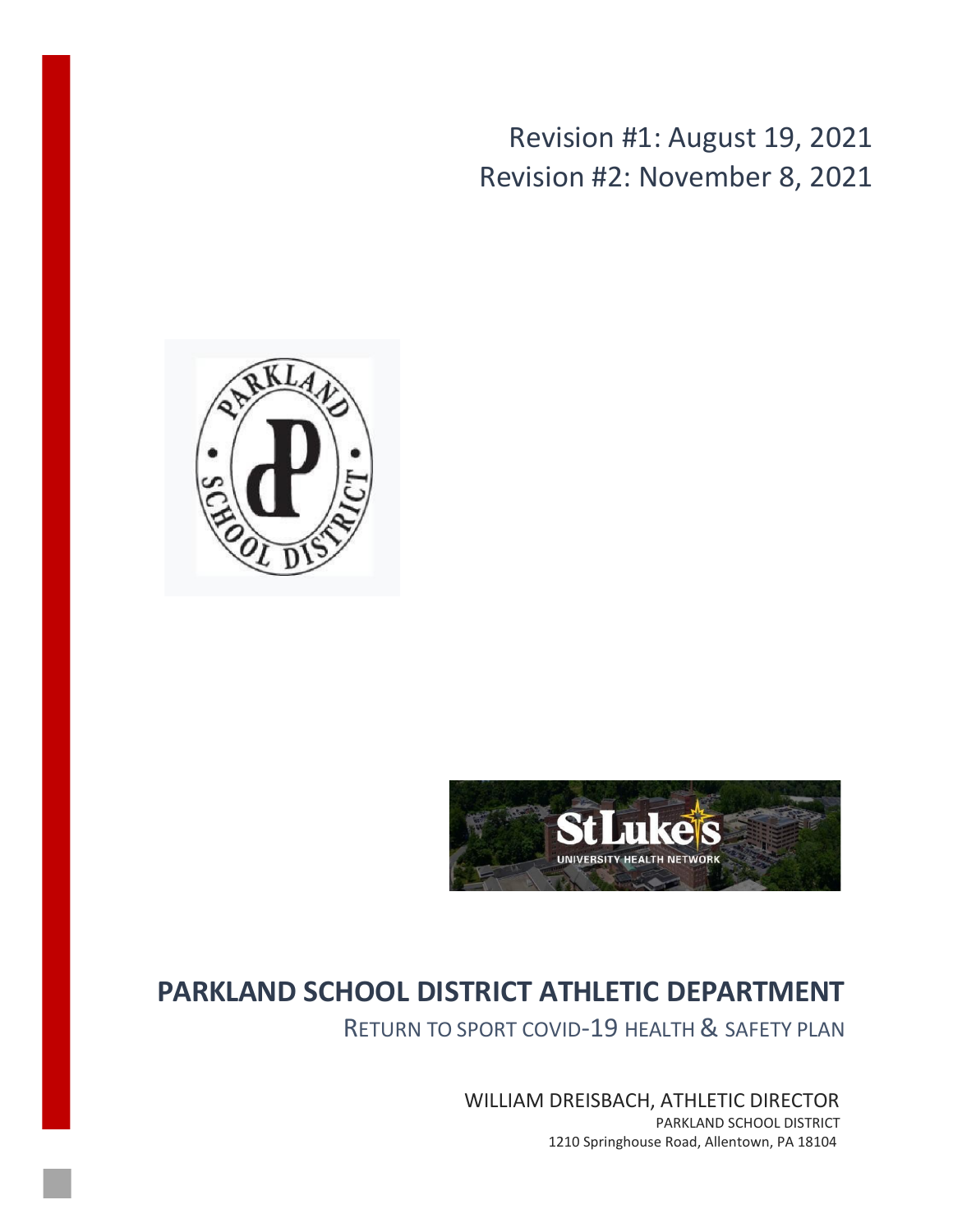# **Parkland School District Athletics Health and Safety Plan:**

## **2021-2022**

## **Return to Play and Voluntary Summer Work Outs**

*Anticipated Launch Date* - July 28, 2021

*Primary Point of Contact* - Director of Athletics, Bill Dreisbach

#### *Preface*

The Athletics Health and Safety Plan provides guidelines and procedures for Parkland School District students and staff to safely return to sports and voluntary summer workouts when Lehigh County is in the Yellow or Green Phase. These guidelines have been compiled in coordination with Parkland School District and St. Luke's University Health Network with the guidance of Pennsylvania Department of Education (DOE), Pennsylvania Department of Health (DOH) and Centers for Disease and Control (CDC). Upon approval of this plan by the Parkland Board of School Directors, these guidelines will be posted on the District's website and will be distributed to all Parkland School District coaches and student athletes.

#### *Introduction*

**Benefits of Sport**: The participation in sports has known health benefits, including promoting physical fitness and mental wellness. Sports provide a social construct and interaction which is necessary in a time of uncertainty for our athletes. It is widely recognized that physical activity, performed for the right amount of time and intensity, can provide benefits to the immune system. In addition, sports can provide a template for young athletes to learn concepts of teamwork, leadership, work ethic and integrity.

**Inherent Risk of Sport**: Participation in athletics involves unavoidable exposure to an inherent risk of injury. It is important to recognize that rule books, safety guidelines and equipment standards, while helpful means of promoting safe athletic participation, are themselves insufficient to accomplish this goal. To effectively minimize the risks of injury from athletic participation, everyone involved in athletics must understand and respect the intent and objectives of applicable rules, guidelines, and standards.

**Return to Activity Following Inactivity**: A thoughtful approach to exercise gives athletes a chance to acclimatize to the temperature and the intensity/duration of practices. This slow escalation of exercise can decrease the risk of injury and heat illness. Since practices and competitions have been halted, many athletes are deconditioned, putting the athlete at much higher risk for injury if pushed too quickly with high volumes and high intensity. Overtraining, defined as prolonged or excessive repetitive activity or workouts in efforts to "catch up," does not allow the body to adjust and recover, which can lead to decreased performance and/or increased risk of injury. Please refer to Important Reads Section for resources such as the [National Strength and Conditioning Association \(NSCA\) COVID-19 Return to](https://journals.lww.com/nsca-scj/fulltext/2019/06000/cscca_and_nsca_joint_consensus_guidelines_for.1.aspx) [Training and College Strength and Conditioning Coaches Association \(CSCCa\) Guidelines for Transition](https://journals.lww.com/nsca-scj/fulltext/2019/06000/cscca_and_nsca_joint_consensus_guidelines_for.1.aspx) [Periods: Safe Return to Training Following Inactivity.](https://journals.lww.com/nsca-scj/fulltext/2019/06000/cscca_and_nsca_joint_consensus_guidelines_for.1.aspx)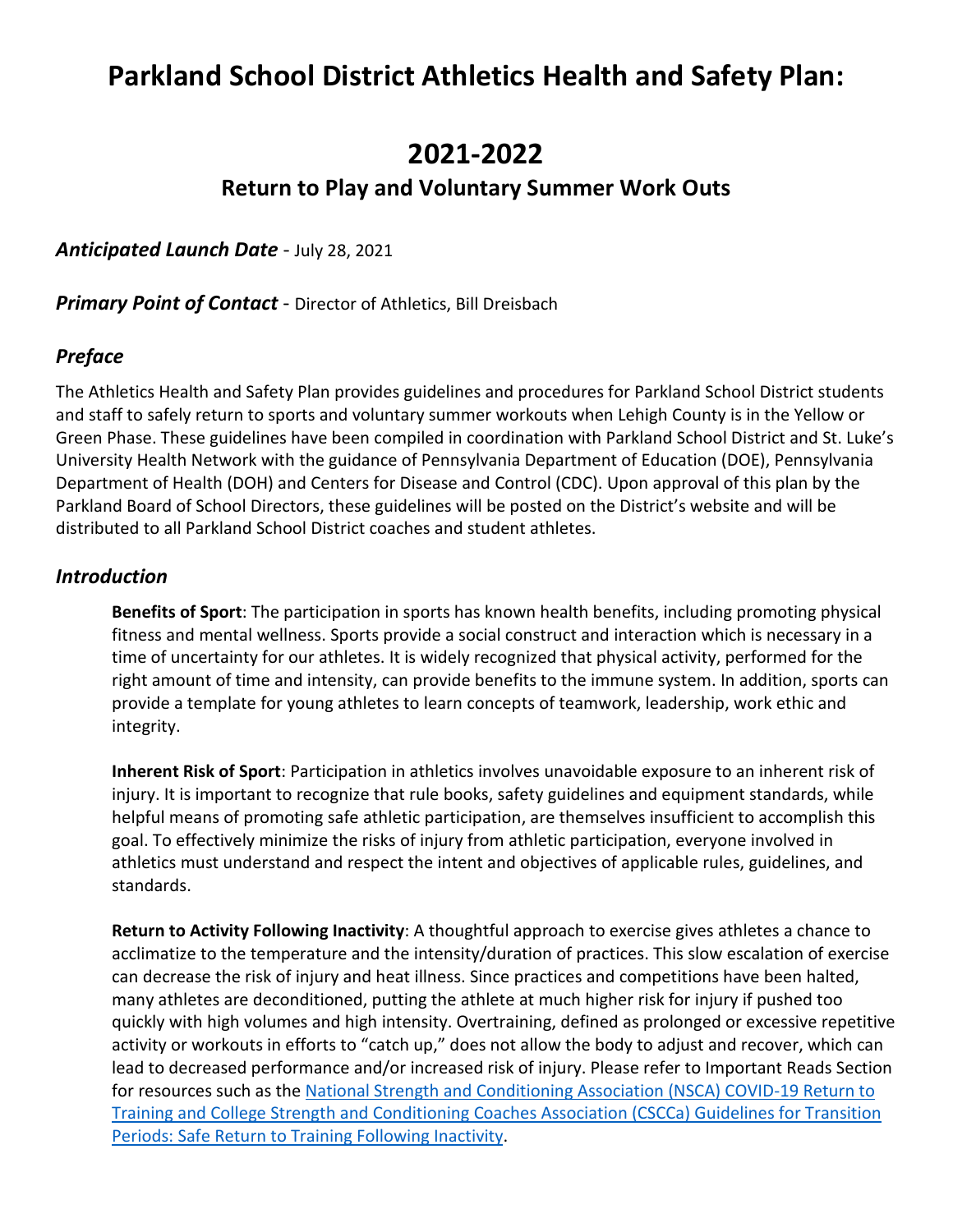This guidance is preliminary; as more public health information is available, the state of Pennsylvania may work with relevant entities to release further guidance which could impact fall, winter, and/or spring sports seasons. These guidelines are meant to supplement – not replace – any state, local, territorial, or tribal health and safety laws, rules, and regulations with which schools must comply.

## *Protecting Student Athletes and Coaching Staff at Higher Risk of Severe Illness*

Staff and students will be identified that are considered a higher risk for severe illness due to underlying medical conditions during this COVID-19 pandemic. If a student and/or staff member needs additional accommodations due to COVID-19, they will be considered on a case by case basis. See your athletic trainer or athletic director.

#### *Illness Protocol*

- Athletes, coaches and staff must stay home if they are not feeling well.
- Contact your athletic trainer or coach if you experience symptoms or an exposure of COVID-19.
- If an athlete or staff member starts experiencing symptoms of COVID-19 during practice, district personnel will send them home immediately.
- If a parent or caregiver is not present, which in most cases they will not be, the student athlete will be sent to a designated waiting area. Maintaining confidentiality and privacy is of highest importance. Waiting areas will be determined by the athletic department and the athletic trainers. Symptomatic persons will be directed to contact their health care provider for evaluation and potential COVID-19 testing. Those without a health care provider can be directed to a local COVID hot line such as St. Luke's University Health Network 1-866-785-8537 Option 7 or Lehigh Valley Health Network 1-888-402-5846.
- The trainers will notify the Athletic Director who will notify the Director of Health and Wellness with all communication maintaining confidentiality.
- The student or employee will not be able return until the results of their COVID testing have returned. Any positively screened individual should not return until they have documentation demonstrating the SARS-CoV-2 test was negative or a note from their healthcare provider indicating they do not need to be tested and their symptoms are not due to COVID-19.
- CDC does not recommend isolation of contacts of a person being evaluated for COVID- 19 until the diagnosis is confirmed as a reportable illness to the Department of Health (DOH). Parkland is obligated to be in communication with the DOH.

## *Positive COVID-19 Cases*

- Consistent with applicable law and privacy policies, coaches, staff, umpires/officials, and families of athletes (as feasible) will self-report to the school if they have symptoms of COVID-19, a positive test for COVID-19, or were exposed to someone with COVID-19 within the last 14 days in accordance with health information sharing regulations for COVID-19, and other applicable laws and regulations.
- Areas used by a sick person will be closed off and "do not use" signage will be placed in these areas until after cleaning and disinfecting them (for outdoor areas, this includes surfaces orshared objects in the area, if applicable).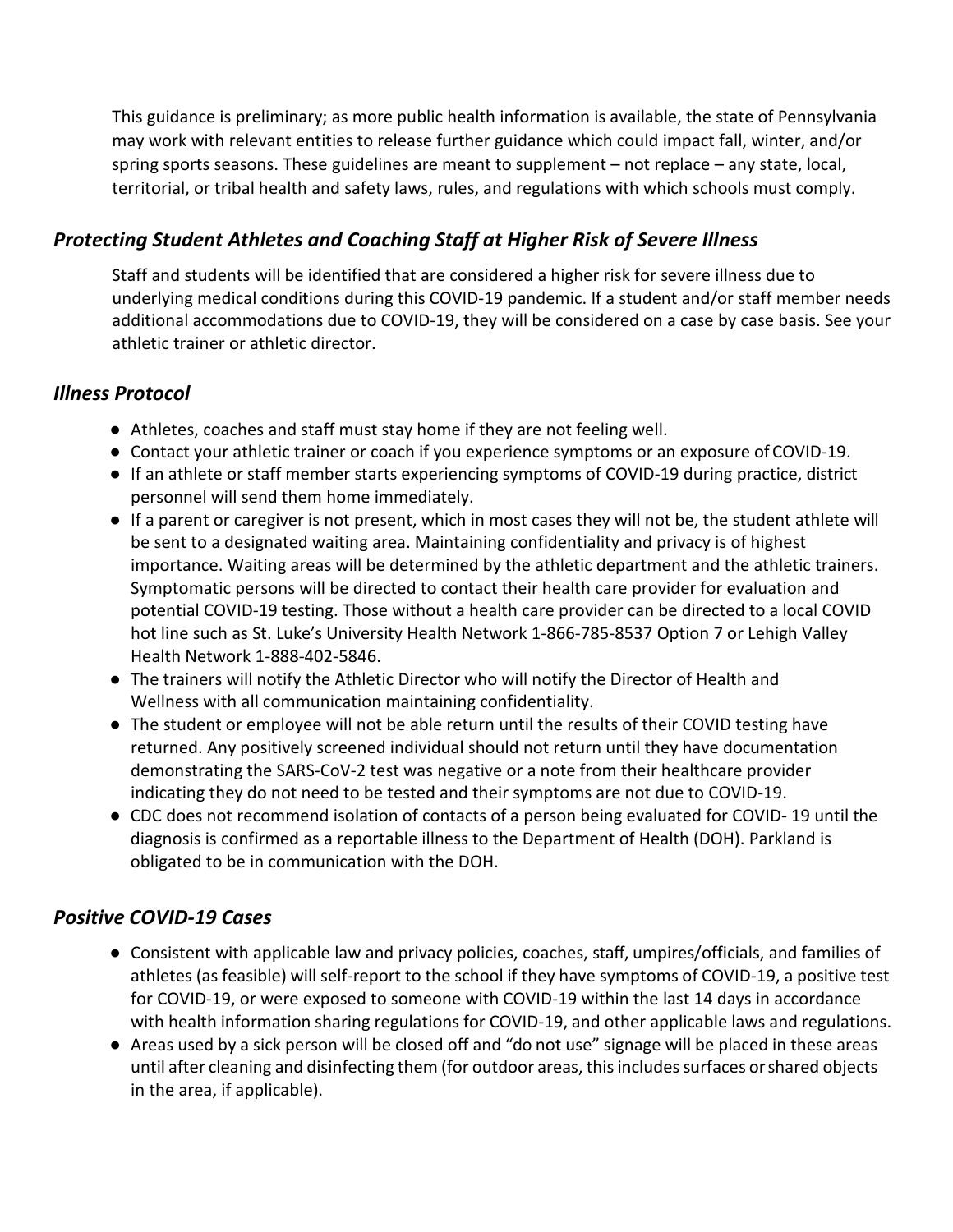## *Returning to Sports Following COVID-19 Diagnosis*

An individual who was diagnosed with COVID-19 may return when all four of the following criteria are met:

- Individual has improvement in respiratory symptoms (e.g., cough, shortness of breath)
- At least ten days have passed since symptoms first appeared
- Written documentation of clearance from a health care provider (MD, DO, NP, PA)
- Fever-free for 24 hours without medication

#### *Promote Wellness and Hygiene*

- Parkland encourages all athletes, age 12 and older, to consider obtaining the COVID-19 vaccination. Currently, this is the leading public health prevention strategy to end the COVID-19 pandemic. Visit [Vaccines.gov](https://www.vaccines.gov/) to locate a vaccination site nearest you.
- Athletes and coaches with a higher risk for illness would follow this plan and may need additional accommodations to be determined on a case by case basis.
- Face coverings are currently required on any Parkland transportation, when working with the trainer. Please refer to the Face covering tiered mitigation strategy for further details.
- Students should refrain from these activities when they have symptoms consistent with COVID-19 and should be tested.
- **Staying home when you are ill is necessary.**
- *Please refer to the Covid-19 home screening tool for further guidance if you are experiencing Covid-19 symptoms or exposure.*
- Hand hygiene is essential. Parkland School District and the Sports Medicine Staff will promote frequent and effective hand hygiene with ample hand sanitizer (>60% ethanol or >70% isopropanol) dispensers and areas with soap and water in many different locations. Hand washing or use of hand sanitizer should take place pre- and post- activity.
- You are encouraged to bring your own hand sanitizer.
- Avoid touching your face.
- Sneeze or cough into a tissue, or the inside of your elbow.
- Activities that increase the risk of exposure to saliva must not be allowed, including chewing gum, spitting, licking fingers, and eating sunflower seeds.
- Avoid any unnecessary physical contact, such as high fives, handshakes, fist bumps, or hugs.
- Athletes are always permitted to wear PPE items if the items do not compromise the safety of the athlete or others participating in the activity.
- It is important to be aware of the potential negative impact that a crisis can have on our mental and [physical health. Athletes and staff will be provided r](https://resources.finalsite.net/images/v1592847902/parklandsdorg/hogkrampd7cnf1aj8z96/MentalHealthResources.pdf)esources associated with seeking support.
	- [PA Mental Health](https://www.cdc.gov/coronavirus/2019-ncov/daily-life-coping/managing-stress-anxiety.html) Resources
	- CDC Coping with Stress

#### *Non-Essential Persons*

- All federal, state, and local county guidelines in accordance with mass gatherings must be followed.
- If competitions take place while federal, state, and local county guidelines recommend social distancing, spectators must adhere to these guidelines and spectators must adhere to face covering guidelines.
- Spectators, he media and parents are not permitted on the playing field area without prior approval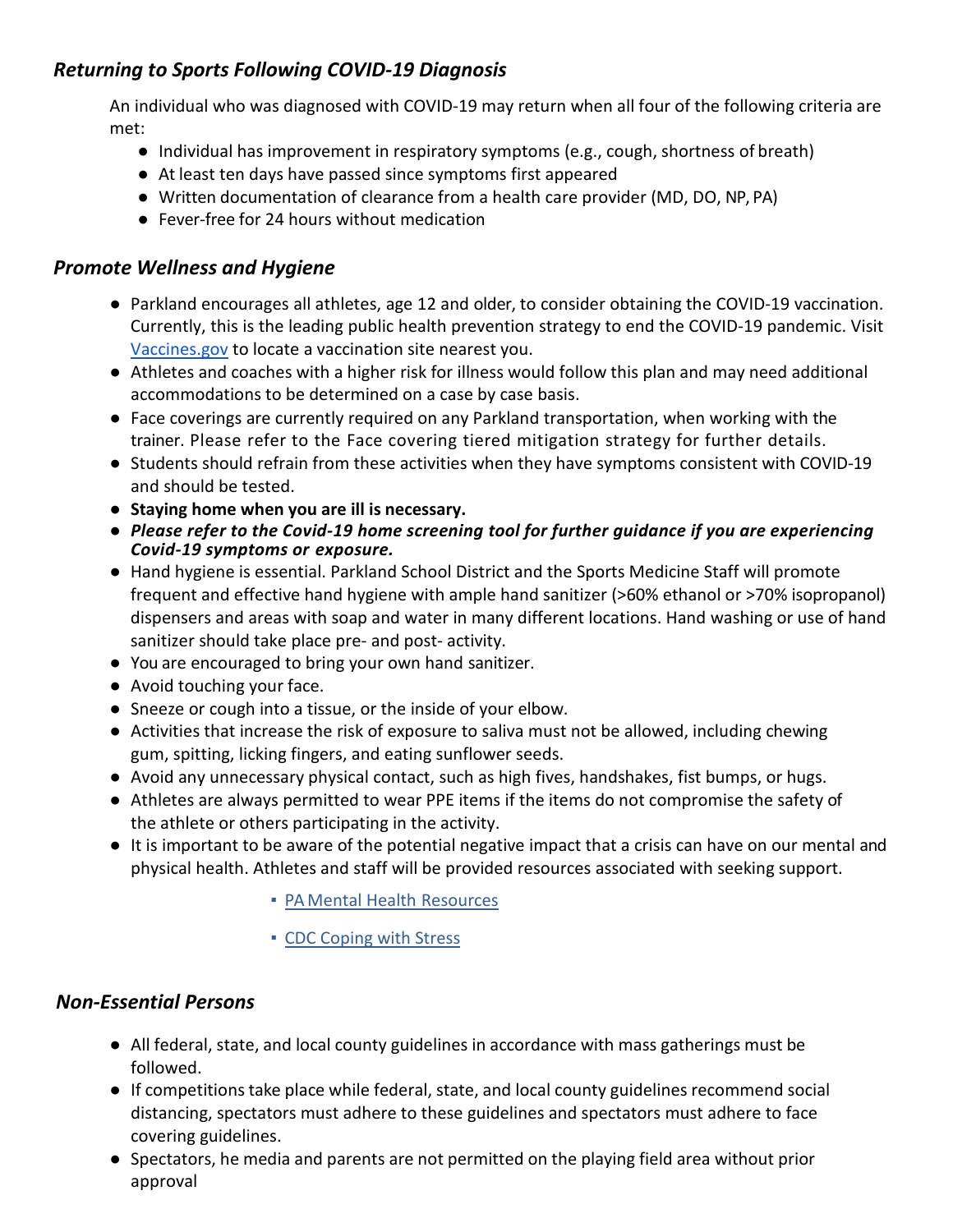● Parkland School district reserves the right to limit the number of spectators at a sporting event based on county data on communicable spread of COVID-19.

#### *Athletic Training Requirements*

- Parkland School District will provide athletic training staff with adequate supplies such as non-contact thermometers, hand sanitizer, face coverings, gloves, disinfectants, etc.
- Anyone who utilizes the athletic training room must wash hands or use hand sanitizer uponentry and exit.
- Athletic trainers will be practicing good hygiene and washing hands or using hand sanitizer.
- Athletic trainers will wear gloves during patient care that requires physical examination or direct contact.
- Gloves will be changed between patients.
- Athletic trainers will always wear face coverings until guidance from CDC is adjusted.
- Athletic Trainers will clean and disinfect according to CDC Reopening Guidance inclusive but not limited to treatment/taping tables after each patient, rehabilitation equipment, modality equipment, etc. A cleaning and disinfecting schedule will be created and maintained.

## *Other Considerations*

- During the season, any athlete that is unable to wash their practice clothes, the school district will do this until they are able to wash them on their own. The district will follow current guidelines for laundry established by the PIAA.
- During the season, showering at the facility may be needed after practice and competitions in some circumstances (e.g., working after practice). Coaches, trainers, and administrators can make these exceptions. Social distancing should be maximized, and proper cleaning shouldoccur.
- Team meals need to be approved by the administration and criteria will be implemented with the assistance of the Parkland Food Services Department.
- Social distance between athletes on school buses for team travel will be consistent with the school district health and safety plan regarding student transportation.
- Signs will be posted throughout the athletic facilities reinforcing desired behaviors which include, frequent washing or sanitizing of hands, sneezing and coughing into your elbow.
- The Pa Department of Health on August 31, 2021 states (on page 5) for mask exceptions: Section 3: Exceptions to Covering Requirement. Paragraph H. When a child / student is participating in a sports practice activity or event, whether indoors or outdoors. [Order of the Acting Secretary of the](https://www.health.pa.gov/topics/Documents/Diseases%20and%20Conditions/Order%20of%20the%20Acting%20Secretary%20Directing%20Face%20Coverings%20in%20Schools.pdf)  [Pennsylvania Department of Health Directing Face Covering in School Entities](https://www.health.pa.gov/topics/Documents/Diseases%20and%20Conditions/Order%20of%20the%20Acting%20Secretary%20Directing%20Face%20Coverings%20in%20Schools.pdf)

## *Cleaning and Sanitizing*

*Lead Individual* - Director of School Services, David Keppel

- All weight room equipment will be wiped down after each use.
- Locker rooms, training room and weight room as well as other high traffic areas will be cleaned with a sanitizing machine regularly.
- Locker rooms, training room and weight room as well as high traffic areas will be with a sanitizing machine regularly.
- Athletic equipment will be cleaned regularly.
- Hand sanitizer will be available throughout the athletic areas.
- In indoor facilities without windows, fans will be utilized to increase ventilation. In indoor facilities with windows, windows will be left open to improve ventilation.